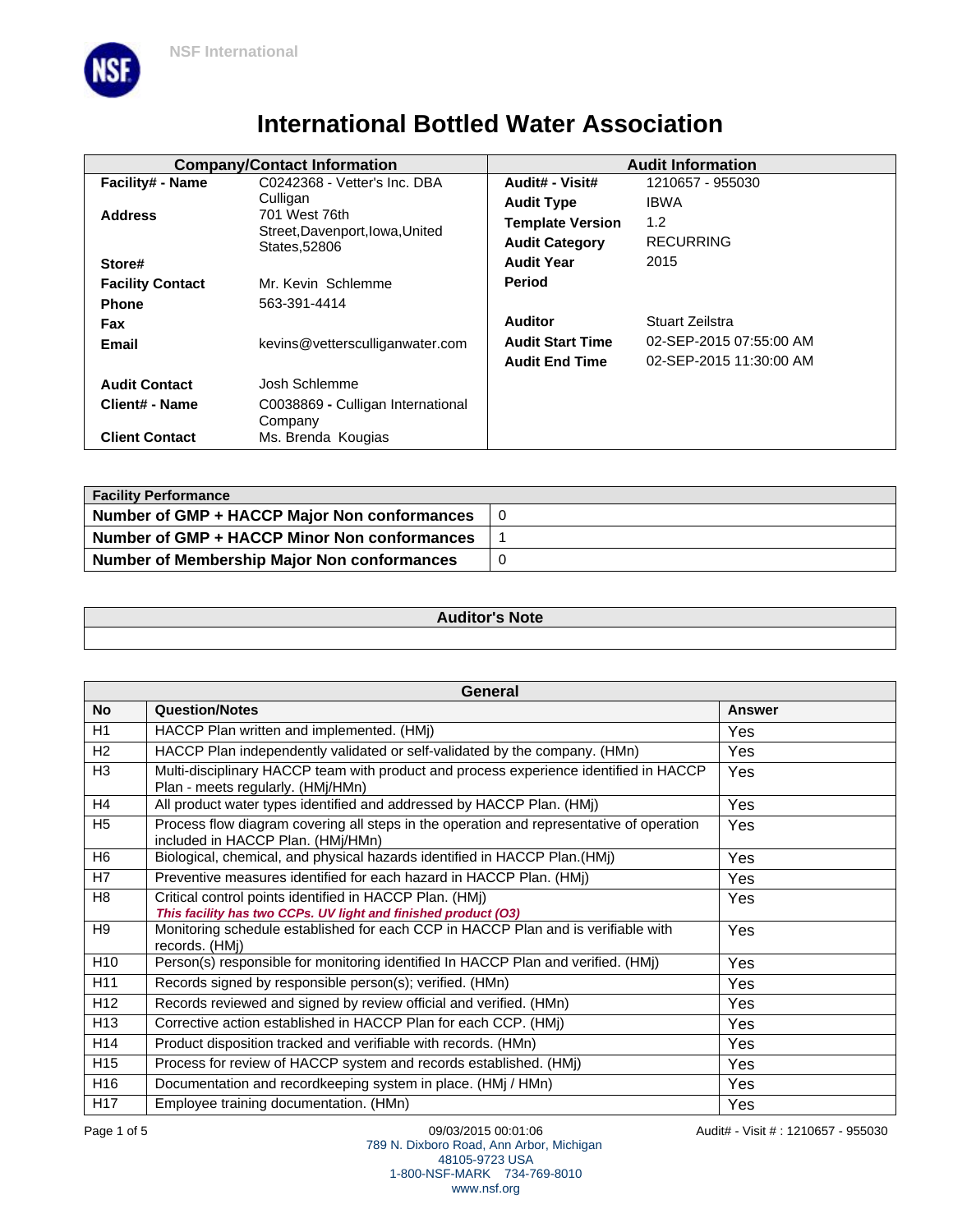

**General**

H18 Quality assurance SOP. (HMn) Yes

**Section Note**:

|                      | <b>GMP</b>                                                                                                                                                                                                       |               |  |  |
|----------------------|------------------------------------------------------------------------------------------------------------------------------------------------------------------------------------------------------------------|---------------|--|--|
| <b>No</b>            | <b>Question/Notes</b>                                                                                                                                                                                            | <b>Answer</b> |  |  |
| $\overline{G1}$      | Product water from approved source; complies with applicable laws and regulations;<br>documented; complies with GMPs and SOQs; source integrity verified; source free of<br>surface water influence. (HMj)       | Yes           |  |  |
| G <sub>2</sub>       | Source waters analyzed annually for chemical/physical parameters; every four years for<br>radiological parameters. Non-PWS source waters analyzed weekly for microbiological<br>contaminants. (HMj)              | Yes           |  |  |
| G <sub>3</sub>       | Product water contact surfaces comply with FDA, Codex, or other applicable standards;<br>are of nonabsorbent, nontoxic materials; can be adequately cleaned and sanitized. (HMi)                                 | Yes           |  |  |
| G4                   | Treatment process achieves intended purpose; inspection records maintained and<br>reviewed. (HMn)<br>This facility uses softening, carbon filtration, reverse osmosis, distillation, uv, and<br>ozone treatment. | Yes           |  |  |
| $\overline{G5}$      | Product water samples taken after processing prior to bottling to verify effectiveness of<br>treatment process; approved analysis methods. (HMn)                                                                 | Yes           |  |  |
| $\overline{G6}$      | Unsanitary or defective containers reprocessed or discarded; multi-service containers<br>cleaned, sanitized prior to filling and capping; records maintained. (HMn)                                              | Yes           |  |  |
| G7                   | Mechanical washers inspected and records maintained for maintenance and<br>performance. (HMn)                                                                                                                    | Yes           |  |  |
| G <sub>8</sub>       | Sanitizing operations comply with applicable regulations and manufacturers directions;<br>records maintained. (HMn)                                                                                              | Yes           |  |  |
| G9                   | Containers and closures nontoxic; comply with applicable regulations. (HMj)                                                                                                                                      | Yes           |  |  |
| G10                  | Filling, capping, and sealing monitored; filled containers inspected; records maintained.<br>(HMn)                                                                                                               | Yes           |  |  |
| G11                  | Containers and closures tested for microbiological contaminants at least quarterly;<br>records maintained. (HMi)                                                                                                 | Yes           |  |  |
| G12                  | Samples taken at least once per week for each product type; analyzed at an approved<br>laboratory for microbiological contaminants; records maintained. (HMj)                                                    | Yes           |  |  |
| G <sub>13</sub>      | Bottled water products tested daily for total coliform by an in-house laboratory or an<br>approved laboratory. (HMj)                                                                                             | Yes           |  |  |
| G14                  | Samples analyzed at least once per year for each product type for chemical and physical<br>parameters by an approved laboratory. (HMj)                                                                           | Yes           |  |  |
| G15                  | All records of certifications and approvals of source and operations water on file. (HMn)                                                                                                                        | Yes           |  |  |
| G16                  | All records retained for a minimum of five years. (HMn)                                                                                                                                                          | Yes           |  |  |
| <b>Section Note:</b> |                                                                                                                                                                                                                  |               |  |  |

| <b>Plant Construction</b> |                                                                                                                                                                                                                                                                                                       |            |
|---------------------------|-------------------------------------------------------------------------------------------------------------------------------------------------------------------------------------------------------------------------------------------------------------------------------------------------------|------------|
| No                        | <b>Question/Notes</b>                                                                                                                                                                                                                                                                                 | Answer     |
| G17                       | Properly stored equipment, refuse, waste; litter. (GMn)                                                                                                                                                                                                                                               | <b>Yes</b> |
| G18                       | Road, yard, and parking lot dust controlled. (GMn)<br>Yard is paved.                                                                                                                                                                                                                                  | Yes        |
| G <sub>19</sub>           | Grounds adequately drained. (GMn)                                                                                                                                                                                                                                                                     | Yes        |
| G20                       | Sufficient space for equipment, storage of materials; aisles and working spaces clear;<br>sufficient width. (GMn)                                                                                                                                                                                     | Yes        |
| G21                       | Proper construction: floors, walls, and ceilings; clean. (GMn)                                                                                                                                                                                                                                        | Yes        |
| G22                       | Fixtures, ducts, and pipes placed to preclude drippage or condensate from contaminating<br>product. (GMn)                                                                                                                                                                                             | <b>Yes</b> |
| G <sub>23</sub>           | Bottling room separate from other plant operations; tight walls and ceilings; self-closing<br>doors; conveyor opening size; lights protected. (GMj / GMn)                                                                                                                                             | Yes        |
| G24                       | Adequate lighting: work stations (50 FC min.), hand washing, locker rooms, toilet rooms;<br>Other areas (20 FC min.). (GMn)<br>Lighting in the cooler cleaning room is only 39 Foot Candles (FC). The requirement for<br>this area . All other lighting in the facility excedes minimum requirements. | Minor*     |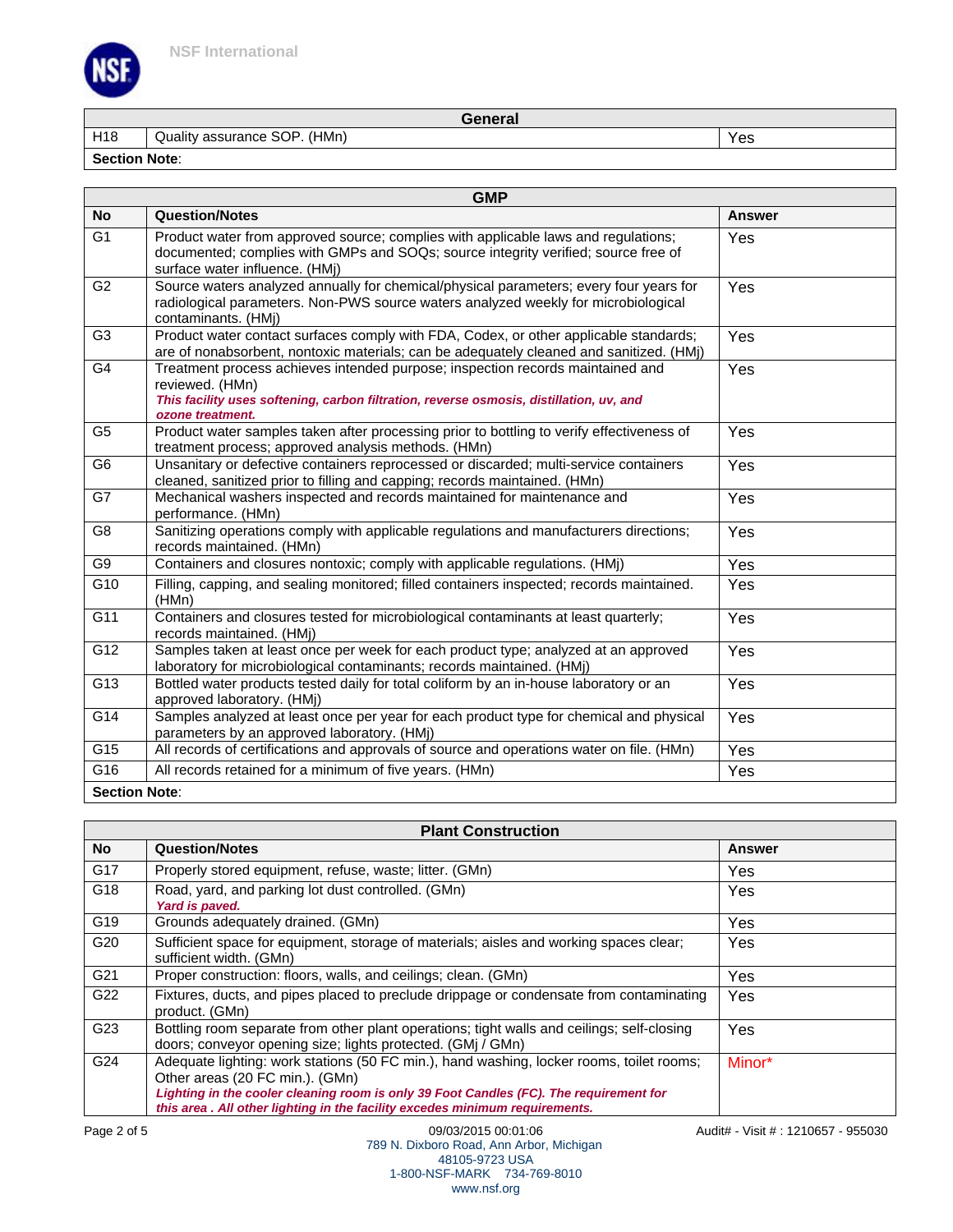

#### **Plant Construction** G25 | Light fixtures over processing areas (outside fill room) safety type or otherwise protected. (GMn) **All light fixtures are covered.** Yes G26 Adequate ventilation provided to minimize odors, noxious fumes, or vapors and condensate in processing, bottling, container washing and sanitizing rooms; ventilation equipment clean. (GMn) Yes G27 | Effective screening or other protection provided against birds, animals, or other pests. (GMn) Yes G28 Product in process in sealed piping system under pressure; free of excessive leaks or other sources of contamination. (GMn) Yes G29 Bottle washing/sanitizing in an enclosed room; positioned to minimize post-sanitization contamination. (GMn) Yes G30 Processing, washing, other rooms not directly connected to room(s) used for domestic household purposes. (GMn) Yes **Section Note**:

| <b>Sanitary Facilities &amp; Control</b> |                                                                                                                                                                                                                                        |               |  |
|------------------------------------------|----------------------------------------------------------------------------------------------------------------------------------------------------------------------------------------------------------------------------------------|---------------|--|
| No                                       | <b>Question/Notes</b>                                                                                                                                                                                                                  | <b>Answer</b> |  |
| G31                                      | Operations water meets applicable regulatory standards and requirements. (GMj)                                                                                                                                                         | Yes           |  |
| G32                                      | Source water approved by agency having jurisdiction or by certified or licensed<br>professional geologist or hydrogeologist. (GMn)                                                                                                     | Yes           |  |
| G33                                      | Air under pressure directed at product water or contact surfaces free of oil, dust, rust,<br>excessive moisture; does not affect bacteriological quality. (GMn)                                                                        | <b>Yes</b>    |  |
| G34                                      | Locker and lunch rooms separate from plant operations and storage areas; doors are<br>self-closing; rooms are clean and sanitary; refuse container(s) provided; packaging,<br>wrapping materials and processing supplies absent. (GMn) | Yes           |  |
| G35                                      | Sewage disposal and plumbing adequately installed and maintained. (GMn)                                                                                                                                                                | Yes           |  |
| G36                                      | Floor drainage adequate where flooding type cleaning or where normal operations<br>discharge on the floor. (GMn)                                                                                                                       | Yes           |  |
| G37                                      | Toilet facilities adequate; handwashing facilities provided; facilities sanitary; doors self-<br>closing; doors do not open directly into processing areas; handwashing signs provided.<br>(GMn)                                       | Yes           |  |
| G38                                      | Handwashing facilities adequate, convenient; provided at each location where employees<br>are required to wash or sanitize and dry hands; hot and cold tempered water provided;<br>sanitary towels or dryers provided. (GMn)           | Yes           |  |
| G39                                      | Rubbish disposal provided; proper receptacles with covers. (GMn)                                                                                                                                                                       | Yes           |  |
|                                          | <b>Section Note:</b>                                                                                                                                                                                                                   |               |  |

| <b>Sanitary Operations</b> |                                                                                                                                                                                                                             |               |
|----------------------------|-----------------------------------------------------------------------------------------------------------------------------------------------------------------------------------------------------------------------------|---------------|
| No l                       | <b>Question/Notes</b>                                                                                                                                                                                                       | <b>Answer</b> |
| G40                        | Product water contact surfaces (utensils, pipes, equipment) clean and adequately<br>sanitized daily; records maintained. (GMi / GMn)                                                                                        | Yes           |
| G41                        | Product water contact surfaces maintained free of scale, oxidation, and other residue.<br>Presence of any unsanitary conditions corrected immediately. (GMn)                                                                | <b>Yes</b>    |
| G42                        | Cleaned multi-service containers, utensils, disassembled piping, and equipment<br>transported and stored in a sanitary manner. (GMn)                                                                                        | Yes           |
| G43                        | Containers, closures, or seals purchased and stored in original containers in clean, dry<br>place; examined before use; handled, dispensed in a sanitary manner. Washed, rinsed,<br>and sanitized as needed. (GMn)          | <b>Yes</b>    |
| G44                        | Sanitized open bottles protected from washer to filler. (GMn)                                                                                                                                                               | Yes.          |
| G45                        | Filling, capping, closing, sealing, and packaging done in a sanitary manner. (GMn)                                                                                                                                          | <b>Yes</b>    |
| G46                        | Cleaning operations conducted in a manner to preclude contamination of product contact<br>surfaces. (GMn)                                                                                                                   | Yes           |
| G47                        | Only toxic materials necessary for maintaining sanitary conditions, plant, or equipment or<br>for use in laboratory/processing operations are used/stored in plant. Materials are<br>identified and used as intended. (GMn) | Yes           |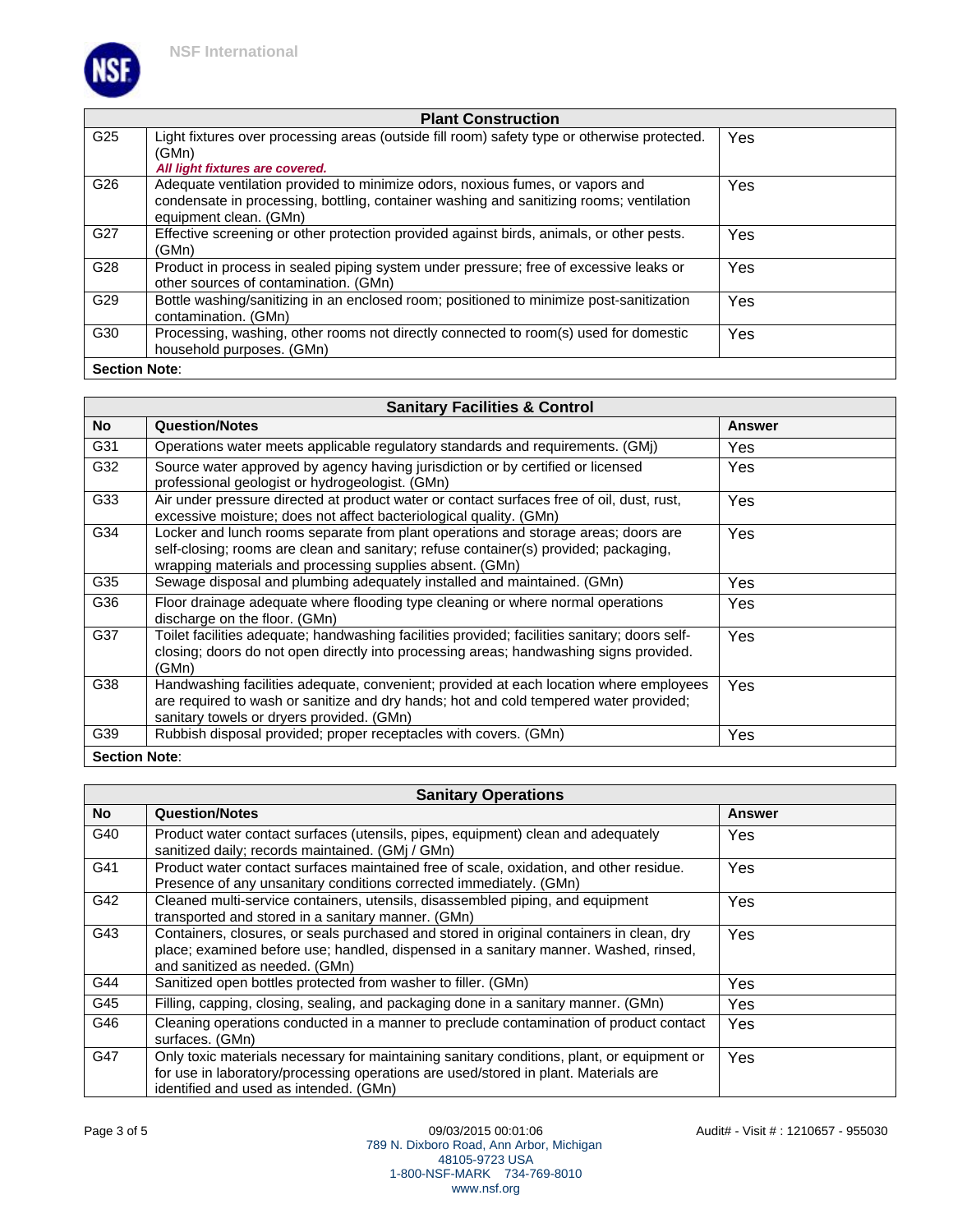VS.

| <b>Sanitary Operations</b> |                                                                                     |     |
|----------------------------|-------------------------------------------------------------------------------------|-----|
| G48                        | Pesticides used in accordance with label directions, restrictions. (GMn)            | Yes |
|                            | <b>Orkin Pest Control</b>                                                           |     |
| G49                        | Non-product contact surfaces of equipment free of accumulated dust, dirt, and other | Yes |
|                            | debris. (GMn)                                                                       |     |
| <b>Section Note:</b>       |                                                                                     |     |

| <b>Equipment &amp; Procedures</b> |                                                                                                                                                                |        |  |
|-----------------------------------|----------------------------------------------------------------------------------------------------------------------------------------------------------------|--------|--|
| <b>No</b>                         | <b>Question/Notes</b>                                                                                                                                          | Answer |  |
| G50                               | Equipment suitable for intended use, designated, and of materials to be cleanable and<br>properly maintained. (GMn)                                            | Yes    |  |
| G51                               | Storage tanks can be closed to exclude all foreign matter; filtered vents provided; filters<br>readily cleanable or replacement elements. (GMn)                | Yes    |  |
| G52                               | Product water separate from operations water to preclude contamination of product;<br>either separate piping systems or suitable backflow prevention. (GMj)    | Yes    |  |
| G53                               | Dispensing equipment refurbishing used acceptable coatings; water dispensing reservoirs<br>and valves adequately sanitized and protected before use. (GMj/GMn) | Yes    |  |
| <b>Section Note:</b>              |                                                                                                                                                                |        |  |

| <b>Processes &amp; Controls</b> |                                                                                                                                                                                                                                                                                                                               |               |
|---------------------------------|-------------------------------------------------------------------------------------------------------------------------------------------------------------------------------------------------------------------------------------------------------------------------------------------------------------------------------|---------------|
| <b>No</b>                       | <b>Question/Notes</b>                                                                                                                                                                                                                                                                                                         | <b>Answer</b> |
| G54                             | Treatment equipment processes and substances used preclude contamination or<br>adulteration of product. Bottled water product shall not be transported, stored or<br>processed through non-food equipment. If equipment is used for other foods, a<br>documented cleaning/sanitizing procedure shall be made available. (GMi) | <b>Yes</b>    |
| G55                             | Multi-service shipping cases maintained to assure they will not contaminate primary<br>container or product. (GMn)                                                                                                                                                                                                            | Yes           |
| G56                             | Each product identified by production code. Code identifies particular batch or segment of<br>continuous run and day produced. (GMi)                                                                                                                                                                                          | Yes           |
| G57                             | Records maintained of kind of product, volume produced, date produced, lot code used,<br>and distribution to wholesale and retail outlets. (GMn)                                                                                                                                                                              | Yes           |
| <b>Section Note:</b>            |                                                                                                                                                                                                                                                                                                                               |               |

| <b>Personnel</b>     |                                                                                                                                                                                                                                                                                |               |  |
|----------------------|--------------------------------------------------------------------------------------------------------------------------------------------------------------------------------------------------------------------------------------------------------------------------------|---------------|--|
| <b>No</b>            | <b>Question/Notes</b>                                                                                                                                                                                                                                                          | <b>Answer</b> |  |
| G58                  | Personnel with disease in communicable form excluded from work in any capacity where<br>there is reasonable possibility of product contamination or transmittal to other individuals.<br>(GMi)                                                                                 | Yes           |  |
| G59                  | Personnel practices: Clean outer garments worn; high degree of personal cleanliness<br>exhibited; hand washing practices adequate; uncleanable jewelry not worn on hands;<br>effective hair restraints used; tobacco not used in any form; no eating at workstations.<br>(GMn) | Yes           |  |
| G60                  | Sanitization SOP. (HMi)                                                                                                                                                                                                                                                        | Yes           |  |
| G61                  | Recall program. (HMj)                                                                                                                                                                                                                                                          | Yes           |  |
| G62                  | Raw material program: Are raw materials specifications documented. Are raw materials<br>verified and checked for condition at time of receipt? (HMn)                                                                                                                           | Yes           |  |
| <b>Section Note:</b> |                                                                                                                                                                                                                                                                                |               |  |

### **IBWA MEMBERSHIP REQUIREMENTS**

| <b>No</b> | <b>Question/Notes</b>                                                                                                                                                                                                                                                                   | Answer |
|-----------|-----------------------------------------------------------------------------------------------------------------------------------------------------------------------------------------------------------------------------------------------------------------------------------------|--------|
| M1        | Plant is operated under the supervision of a competent person qualified by experience,<br>education, and training to operate and maintain the plant's facilities. Said person holds a<br>certificate from IBWA or an applicable state agency. (MMi)<br>Josh Schlemme, expires 12/31/17. | Yes    |
| M2        | IBWA member proprietary brands include on the label a telephone number of the bottler,<br>distributor, or brand owner as a means of contact for consumers who wish to obtain<br>additional product information. (MMi)                                                                   | Yes    |